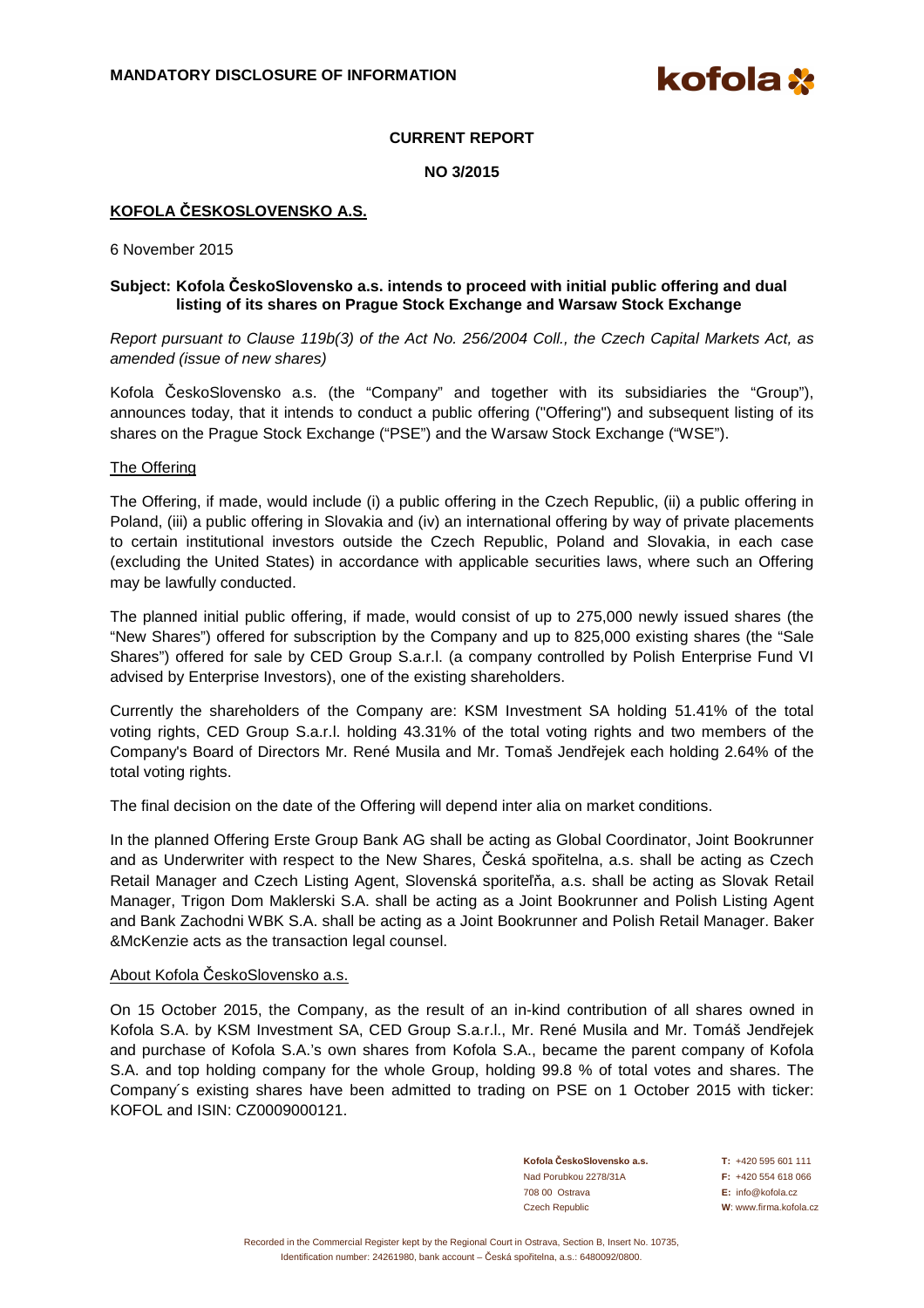### **MANDATORY DISCLOSURE OF INFORMATION**



The Group is the leader in the CzechoSlovak market of non-alcoholic beverages and one of the leading producers and distributors of non-alcoholic beverages in Central and Eastern Europe. Besides the traditional markets of the Czech Republic and Slovakia, where the Group has operated since its establishment, the Group has also been present on the Polish market since 2005 and in Slovenia after recent acquisition of Radenska in 2015. The Group profile is based on powerful and broadly recognised brands, local market understanding, strong presence in the higher margin HoReCa channel in the Czech Republic, Slovakia and Slovenia and an innovative approach.

In the first three quarters of this year, the Group increased sales by 15.1% to CZK 5.525 billion, adjusted EBITDA increased by 34.0% to CZK 989 million and adjusted EBIT by 22.1% to CZK 487 million as compared to nine-month period ended 30 September 2014. Overall revenue growth was significantly supported by the acquisition of the Slovenian company Radenska in March of this year as well as organic growth in the segment of UGO fresh bars, where the Group has become the largest operator of bars with fresh juices in Central and Eastern Europe whose sales increased year on year by 65.4%.

For more information please contact:

### **Martin Rosypal**

IR manager martin.rosypal@kofola.cz +420 736 767 078

Kofola ČeskoSlovensko a.s. Nad Porubkou 2278/31a 708 00 Ostrava – Poruba Czech Republic http://investor.kofola.cz/en

# Disclaimer:

This communication constitutes fulfilment of the Company's reporting obligations, is for informational purposes only and under no circumstances shall constitute an offer or invitation, or form the basis for a decision, to invest in the securities of Kofola *Č*eskoSlovensko a.s. (the "Company"). The offering prospectus (the "Prospectus") prepared in connection with the public offering and admission of the Company's shares to trading on the Prague Stock Exchange (the "PSE") and the Warsaw Stock Exchange (the "WSE") will be the sole legally binding document containing information on the Company and the public offering of its shares in the Czech Republic, Poland and Slovakia (the "Offering").

The Company will be authorized to carry out the Offering once the Prospectus has been approved by Czech National Bank ("CNB"), the Czech capital markets authority and once the Company has made the Prospectus publicly available, and in Poland in addition once the Financial Supervisory Authority, the Polish capital markets authority, has been notified by CNB of the approval of the Prospectus and has received a certificate of the approval of the Prospectus along with the Prospectus and a translation of its summary into Polish language, and in Slovakia in addition once the National Bank of Slovakia, the Slovak capital markets authority, has been notified by CNB of the approval of the Prospectus and has received a certificate of the approval of the Prospectus along with the Prospectus and a translation of its summary into the Slovak language.

> **Kofola ČeskoSlovensko a.s. T:** +420 595 601 111 Nad Porubkou 2278/31A **F:** +420 554 618 066 708 00 Ostrava **E:** info@kofola.cz Czech Republic **W**: www.firma.kofola.cz